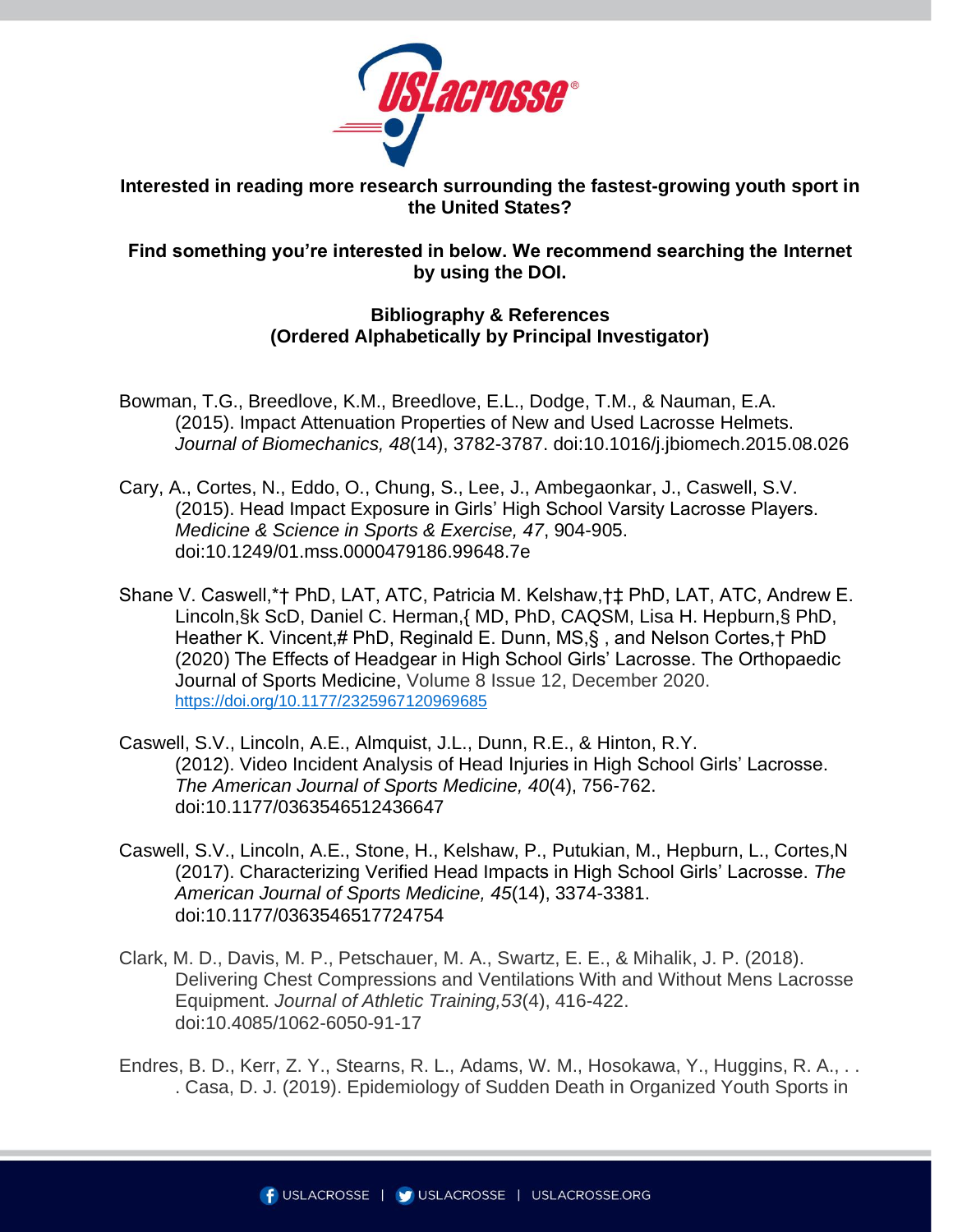

the United States, 2007–2015. *Journal of Athletic Training,54*(4), 349-355. doi:10.4085/1062-6050-358-18

Foss, K.D., Cara, E.L., Mccambridge, T., Hinton, R., Kushner, A., & Myer, G.D. (2017). Epidemiology of Injuries in Men's Lacrosse: Injury prevention implications for competition level, type of play, and player position. *The Physician and Sportsmedicine, 45*(3), 224-233. doi:10.1080/00913847.2017.1355209

Foss, K.D., Cara, E.L., Mccambridge, T., Hinton, R.Y., Kushner, A., & Myer, G.D. (2018). Epidemiology of Injuries in Women's Lacrosse. *Clinical Journal of Sport Medicine, 28*(4), 406-413. doi:10.1097/jsm.0000000000000458

Fraser MA, Grooms DR, Guskiewicz KM, Kerr ZY. Ball-Contact Injuries in 11 National Collegiate Athletic Association Sports: The Injury Surveillance Program, 2009-2010 Through 2014-2015. J Athl Train. 2017 Jul;52(7):698-707. doi: 10.4085/1062-6050- 52.3.10. Epub 2017 May 23. PubMed PMID: 28535098; PubMed Central PMCID: PMC5517126.

Frick, K. A., & Bowman, T.G.

(2015). Cutting the Lacrosse Helmet Chinguard for Facemask Removal. *Athletic Training & Sports Health Care, 7*(6), 248-254. doi:10.3928/19425864-20151029-06

Herman, D.C., Lincoln, A.E., & Tripp, B. (n.d.).

*Increased Injury Risk after Protective Headgear Mandate Implementation in Girls' Lacrosse*. Lecture presented at 27th annual meeting of the American Medical Society for Sports Medicine, Lake Buena Vista, FL.

Herman, D.C., Zaremski, J.L., Vincent, H.K., & Vincent, K.R. (2015). Effect of Neurocognition and Concussion on Musculoskeletal Injury Risk. *Current Sports Medicine Reports, 14*(3), 194-199. doi:10.1249/jsr.0000000000000157

Hibberd EE, Kerr ZY, Roos KG, Djoko A, Dompier TP. Epidemiology of Acromioclavicular Joint Sprains in 25 National Collegiate Athletic Association Sports: 2009-2010 to 2014-2015 Academic Years. Am J Sports Med. 2016 Oct;44(10):2667-2674. Epub 2016 Apr 22. PubMed PMID: 27159287.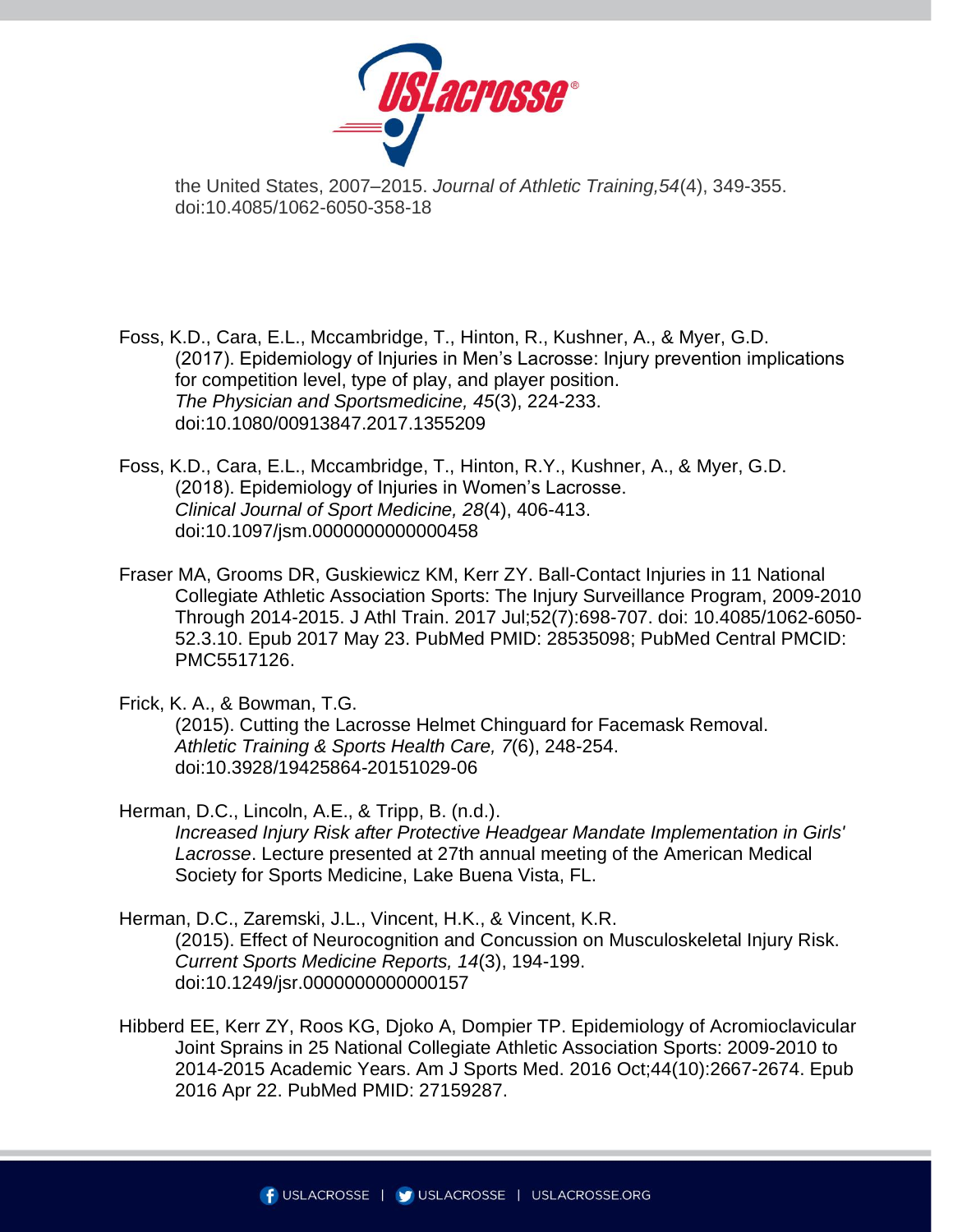

- Kerr ZY, Caswell SV, Lincoln AE, Djoko A, Dompier TP. The epidemiology of boys' youth lacrosse injuries in the 2015 season. Inj Epidemiol. 2016 Dec;3(1):3. Epub 2016 Feb 1. PubMed PMID: 27747540; PubMed Central PMCID: PMC4734551.
- Kerr ZY, Quigley A, Yeargin SW, Lincoln AE, Mensch J, Caswell SV, Dompier TP. The epidemiology of NCAA men's lacrosse injuries, 2009/10-2014/15 academic years. Inj Epidemiol. 2017 Dec;4(1):6. doi: 10.1186/s40621-017-0104-0. Epub 2017 Mar 6. PubMed PMID: 28261747; PubMed Central PMCID: PMC5337481.
- Kerr ZY, Lynall RC, Roos KG, Dalton SL, Djoko A, Dompier TP. Descriptive Epidemiology of Non-Time-Loss Injuries in Collegiate and High School Student-Athletes. J Athl Train. 2017 May;52(5):446-456. doi: 10.4085/1062-6050-52.2.15. Epub 2017 Mar 30. PubMed PMID: 28358221; PubMed Central PMCID: PMC5455248.
- Kerr ZY, Roos KG, Djoko A, Dalton SL, Broglio SP, Marshall SW, Dompier TP. Epidemiologic Measures for Quantifying the Incidence of Concussion in National Collegiate Athletic Association Sports. J Athl Train. 2017 Mar; 52(3):167-174. doi: 10.4085/1062-6050-51.6.05. Epub 2016 Jun 22. PubMed PMID: 27331336; PubMed Central PMCID: PMC5384815.
- Kerr ZY, Lynall RC, Roos KG, Dalton SL, Djoko A, Dompier TP. Descriptive Epidemiology of Non-Time-Loss Injuries in Collegiate and High School Student-Athletes. J Athl Train. 2017 May;52(5):446-456. doi: 10.4085/1062-6050-52.2.15. Epub 2017 Mar 30. PubMed PMID: 28358221; PubMed Central PMCID: PMC5455248.
- Kerr ZY, Roos KG, Djoko A, Dompier TP, Marshall SW. Rankings of High School Sports Injury Rates Differ Based on Time Loss Assessments. Clin J Sport Med. 2017 Nov;27(6):548-551. doi: 10.1097/JSM.0000000000000405. PubMed PMID: 27893486.
- Kerr ZY, Lincoln AE, Dodge T, Yeargin SW, Covassin TM, Nittoli VC, Mensch J, Roos KG, Dompier TP, Caswell SV. Epidemiology of Youth Boys' and Girls' Lacrosse Injuries in the 2015 to 2016 Seasons. Med Sci Sports Exerc. 2018 Feb;50(2):284- 291. doi: 10.1249/MSS.0000000000001422. PubMed PMID: 28902125.
- Kerr ZY, Lincoln AE, Caswell SV, Klossner DA, Walker N, Dompier TP. Epidemiology of National Collegiate Athletic Association Women's Lacrosse Injuries, 2009-10 Through 2014-15. J Sport Rehabil. 2018 Mar 1;27(2):118-125. doi: 10.1123/jsr.2016-0124. Epub 2018 Feb 27. PubMed PMID: 28095142.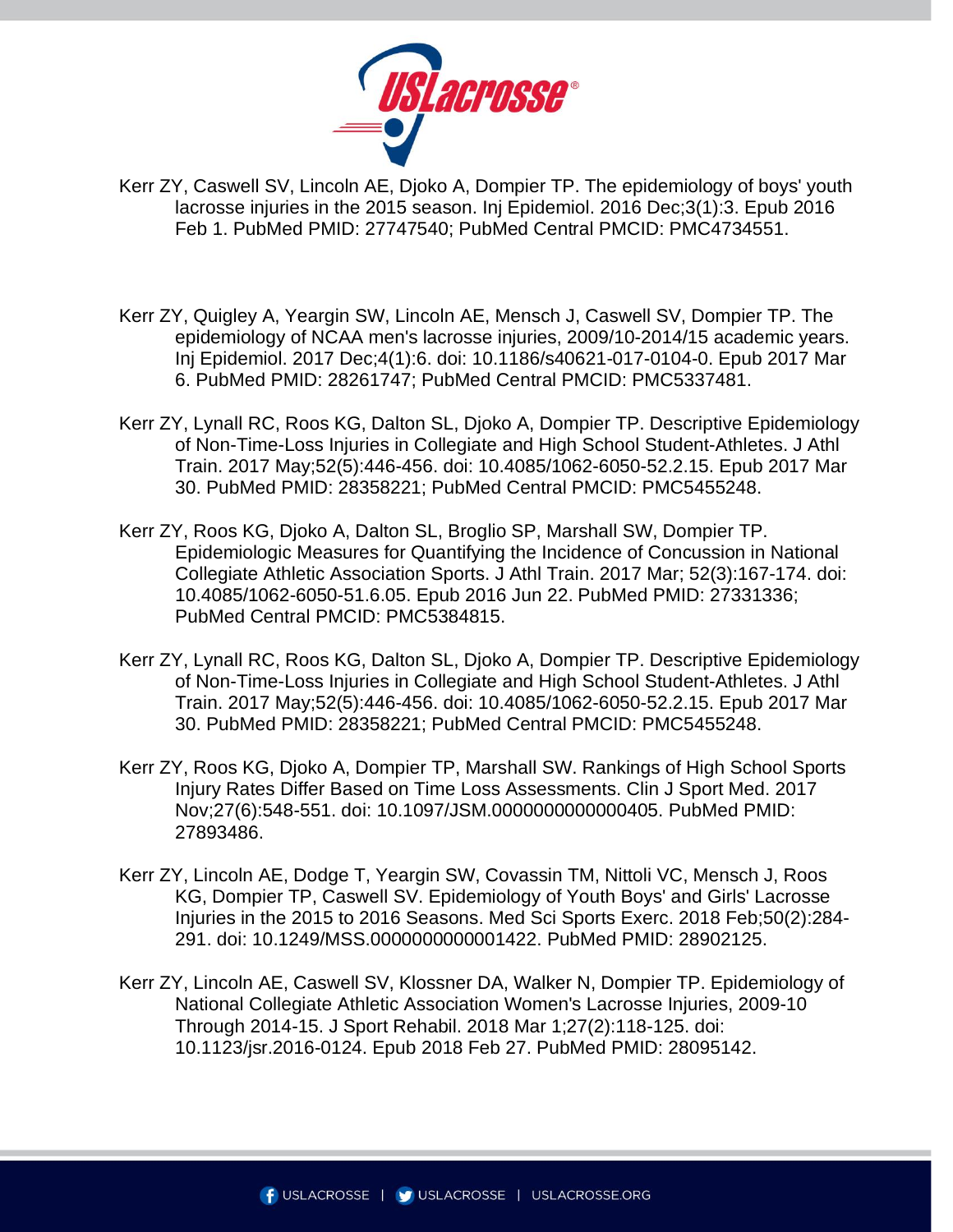

- Kucera KL, Currie DW, Wasserman E, Kerr ZY, Thomas LC, Paul S, Comstock RD. Incidence of Sport-Related Internal Organ Injuries Due to Direct-Contact Mechanisms Among High School and Collegiate Athletes Across 3 National Surveillance Systems. J Athl Train. 2018 Oct 30. doi: 10.4085/1062-6050-271-17. [Epub ahead of print] PubMed PMID: 30376372.
- Lincoln, A. E., Caswell, S.V., Almquist, J.L., Dunn, R.E., Clough, M.V., Dick, R.W., & Hinton, R.Y. (2011). Effectiveness of the Women's Lacrosse Protective Eyewear Mandate in the Reduction of Eye Injuries. *The American Journal of Sports Medicine, 40*(3), 611-614. doi:10.1177/0363546511428873
- Lincoln, A.E., Caswell, S.V., Almquist, J.L., Dunn, R.E., & Hinton, R.Y. (2013). Video Incident Analysis of Concussions in Boys' High School Lacrosse. *The American Journal of Sports Medicine, 41*(4), 756-761. doi:10.1177/0363546513476265
- Lincoln, A.E., Yeger-Mckeever, M., Romani, W., Hepburn, L.R., Dunn, R.E., & Hinton, R.Y. (2014). Rate of Injury Among Youth Lacrosse Players. *Clinical Journal of Sport Medicine, 24*(4), 355-357. doi:10.1097/jsm.0000000000000011
- Link, M.S. (2010). Commotio Cordis: Practical Aspects in Sports. *Sports Cardiology Essentials,* 269-276. doi:10.1007/978-0-387-92775-6\_14
- Lynall RC, Kerr ZY, Djoko A, Pluim BM, Hainline B, Dompier TP. Epidemiology of National Collegiate Athletic Association men's and women's tennis injuries, 2009/2010-2014/2015. Br J Sports Med. 2016 Oct;50(19):1211-6. doi: 10.1136/bjsports-2015-095360. Epub 2015 Dec 30. PubMed PMID: 26719502.
- Maron, B.J., Doerer, J.J., Haas, T.S., Estes, N.M., Hodges, J.S., & Link, M.S. (2009). Commotio Cordis and the Epidemiology of Sudden Death in Competitive Lacrosse. *Pediatrics, 124*(3), 966-971. doi:10.1542/peds.2009-0167
- Morse, J.D., Franck, J.A., Wilcox, B.J., Crisco, J.J., & Franck, C. (2014). An Experimental and Numerical Investigation of Head Dynamics Due to Stick Impacts in Girls' Lacrosse. *Annals of Biomedical Engineering, 42*(12), 2501-2511. doi:10.1007/s10439-014-1091-8
- O'Connor KL, Baker MM, Dalton SL, Dompier TP, Broglio SP, Kerr ZY. Epidemiology of Sport-Related Concussions in High School Athletes: National Athletic Treatment,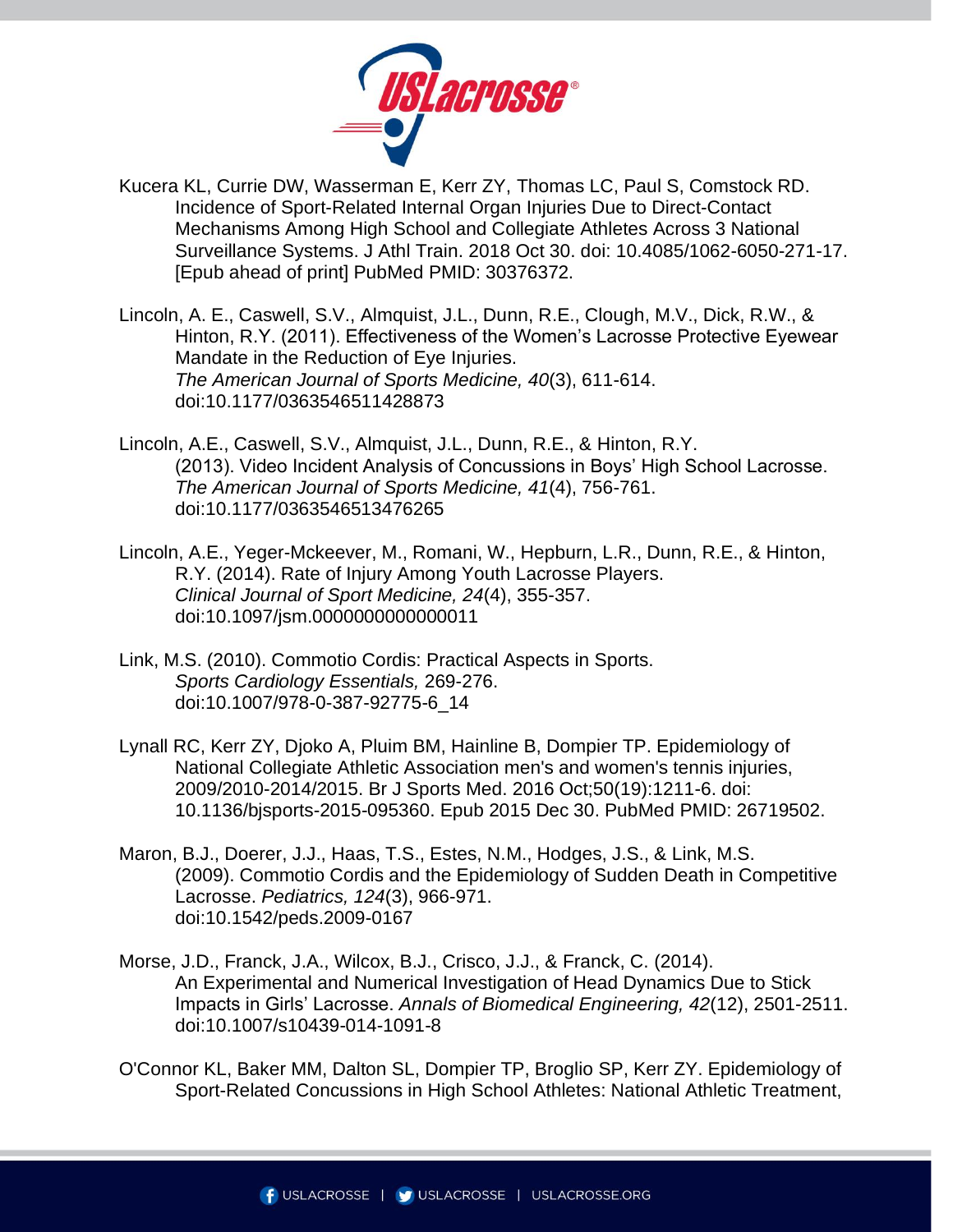

Injury and Outcomes Network (NATION), 2011-2012 Through 2013-2014. J Athl Train. 2017 Mar;52(3):175-185. doi: 10.4085/1062-6050-52.1.15. PubMed PMID: 28387555; PubMed Central PMCID: PMC5384816.

- Priego Quesada JI, Sanchís Almenara M, Kerr ZY, Alcantara E. Examination of the risk factors associated with injured recreational padel players in Spain. J Sports Med Phys Fitness. 2018 Jan-Feb;58(1-2):98-105. doi: 10.23736/S0022-4707.16.06729- 3. Epub 2016 Sep 15. PubMed PMID: 27627991.
- Rizzone KH, Ackerman KE, Roos KG, Dompier TP, Kerr ZY. The Epidemiology of Stress Fractures in Collegiate Student-Athletes, 2004-2005 Through 2013-2014 Academic Years. J Athl Train. 2017 Oct;52(10):966-975. doi: 10.4085/1062-6050-52.8.01. Epub 2017 Sep 22. PubMed PMID: 28937802; PubMed Central PMCID: PMC5687241.
- Rodowicz, K.A., Olberding, J.E., & Rau, A.C. (2014). Head Injury Potential and the Effectiveness of Headgear in Women's Lacrosse. *Annals of Biomedical Engineering, 43*(4), 949-957. doi:10.1007/s10439-014-1154-x
- Stanley LE, Kerr ZY, Dompier TP, Padua DA. Sex Differences in the Incidence of Anterior Cruciate Ligament, Medial Collateral Ligament, and Meniscal Injuries in Collegiate and High School Sports: 2009-2010 Through 2013-2014. Am J Sports Med. 2016 Jun;44(6):1565-72. doi: 10.1177/0363546516630927. Epub 2016 Mar 3. PubMed PMID: 26940226.
- Stockman, J. (2011). Commotio Cordis and the Epidemiology of Sudden Death in Competitive Lacrosse. *Yearbook of Pediatrics, 2011*, 233-235. doi:10.1016/s0084-3954(09)79656-3
- Tadlock BA, Pierpoint LA, Covassin T, Caswell SV, Lincoln AE, Kerr ZY. Epidemiology of knee internal derangement injuries in United States high school girls' lacrosse, 2008/09-2016/17 academic years. Res Sports Med. 2018 Oct 14:1-12. doi: 10.1080/15438627.2018.1533471. [Epub ahead of print] PubMed PMID: 30318926.
- Vincent, H.K., Zdziarski, L.A., & Vincent, K.R. (2014). Review of Lacrosse-Related Musculoskeletal Injuries in High School and Collegiate Players. *Sports Health: A Multidisciplinary Approach, 7*(5), 448-451. doi:10.1177/1941738114552990
- Vincent, H.K., Chen, C., Zdziarski, L.A., Montes, J., & Vincent, K.R. (2015). Shooting motion in high school, collegiate, and professional men's lacrosse